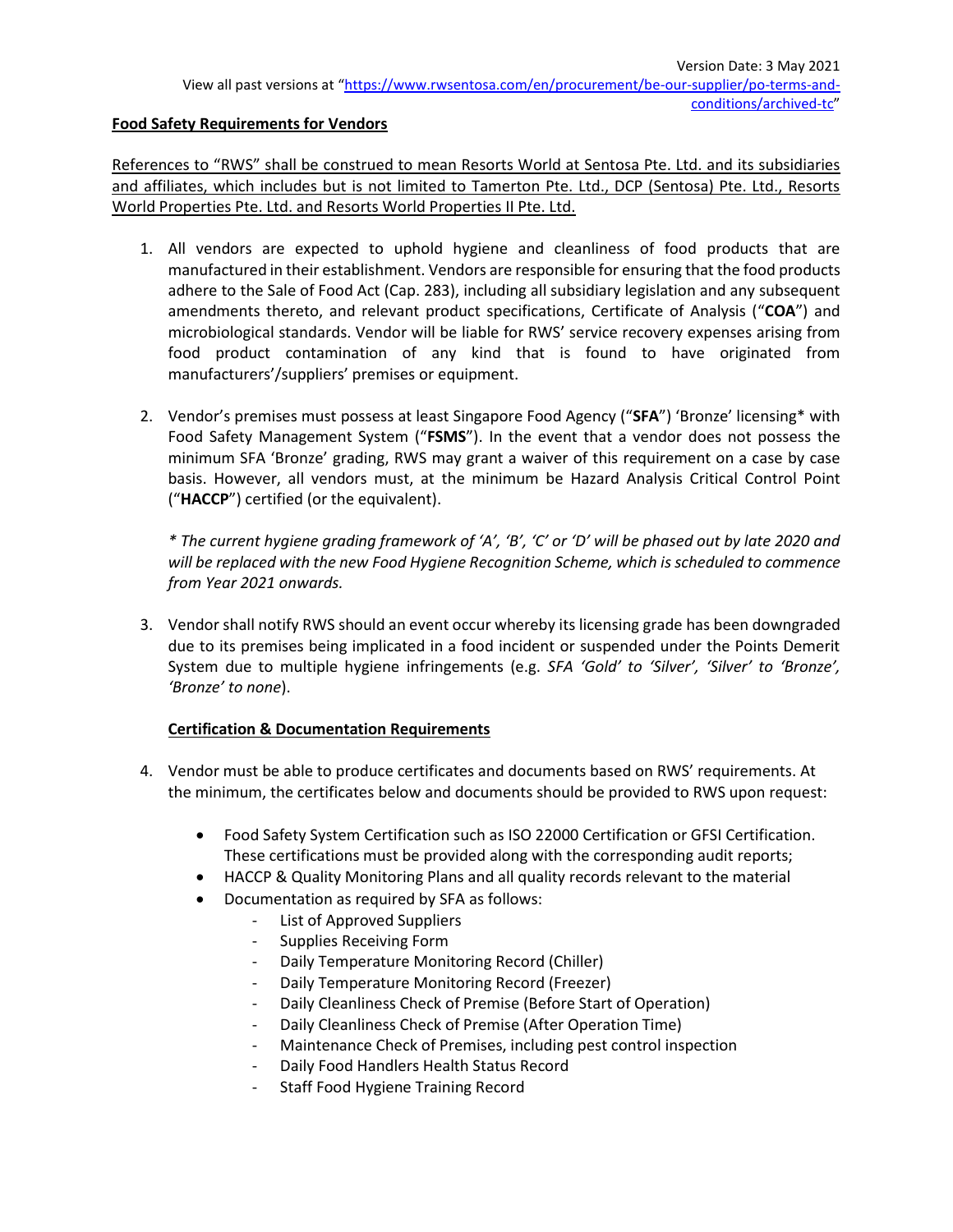- 5. Additionally, RWS may request the following certificates:
	- COA: Analytical results of the testing that is carried out on the material batch/lot before delivery to RWS. They confirm that a specific delivery has the agreed analytical values. Analytical methods should meet RWS' requirement (i.e. as indicated in material specifications).
	- Religious Certifications: Issued by the relevant religious authorities/organization.
	- Certificate of Origin/Source: This states the origin of the material.
	- Local or Regional applicable certificates such as Declaration on Genetically Modified Organisms ("**GMO**") and Natural Certification.

### **Product Labelling & Traceability**

- 6. All food products must be properly labelled, batched or date marked with packaging declaration.
- 7. Vendor must have in place product recall capability with procedures in place to identify and rapidly recall affected products.

## **Packaging & Storage**

- 8. Vendors must communicate all necessary information on storage conditions and is expected to follow the First-Expiry-First-Out ("**FEFO**") principle.
- 9. The packaging material must be suitable, clean, free from undesirable odors, no loose foreign object and must not taint the materials that they pack.

### **Product Shelf-Life**

10. All food products must have a minimum of 50% shelf life remaining on the day of delivery with production and expiry dates clearly indicated on the packaging and on the delivery note/invoice.

*\* For products with no expiry dates such as fresh whole fruits and vegetables, please ensure these products comply with agreed product specifications and quality before delivery.*

- 11. In circumstances where a vendor imports, stores and supplies a food product on request specifically for RWS, then the minimum 50% shelf life requirement may be waived. However, this will be considered on a case by case basis.
- 12. In circumstances where a vendor outsources any food product(s) that they do not produce, this must be declared to RWS. In such cases, all food products must be sourced from vendors having at least SFA 'Bronze' licensing with FSMS.

# **Transportation Requirements**

13. Vendors shall proactively notify RWS in the event that the food products are supplied by alternative sites and subcontractors without prior agreement. Vendors must evaluate and assess